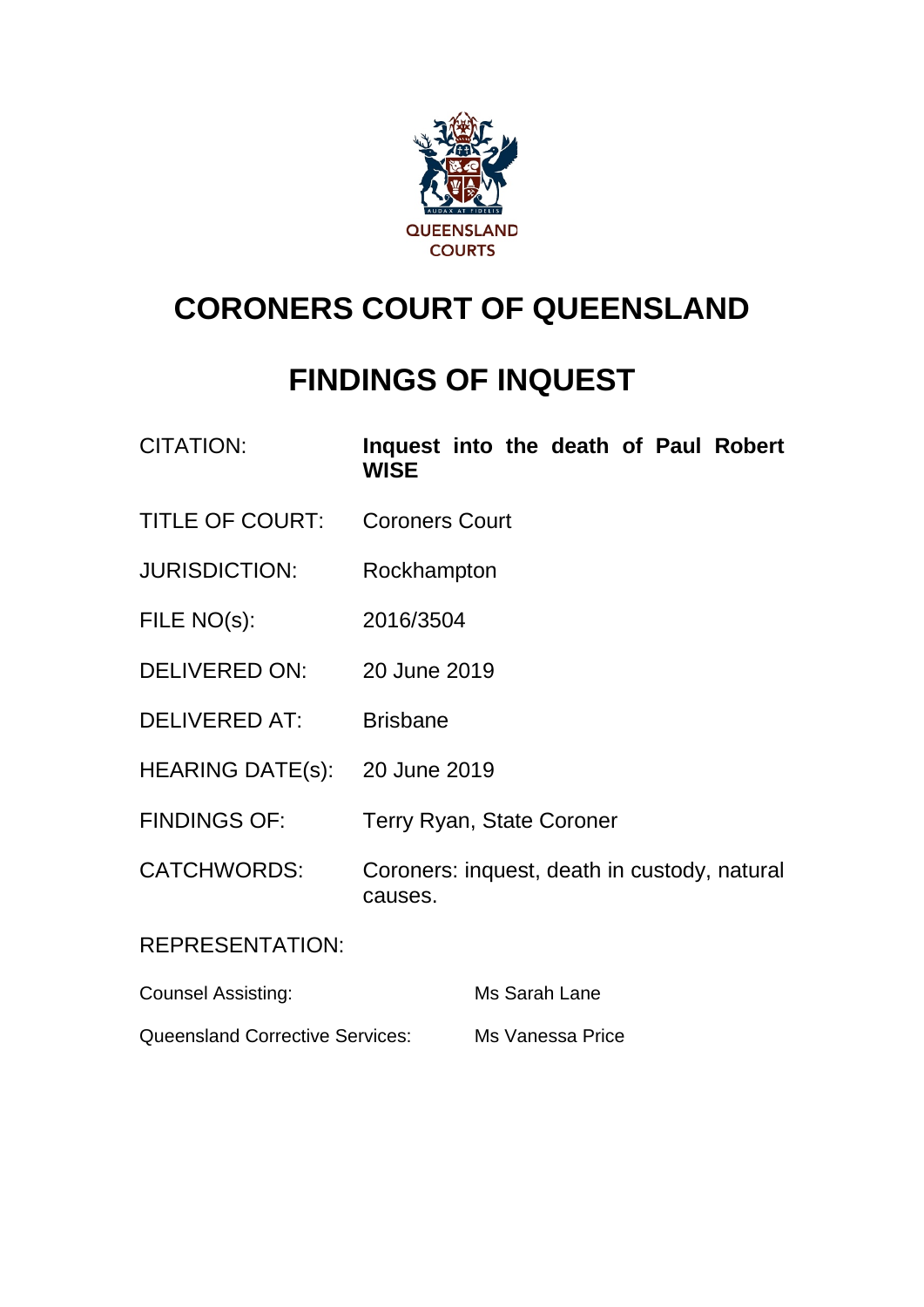# **Contents**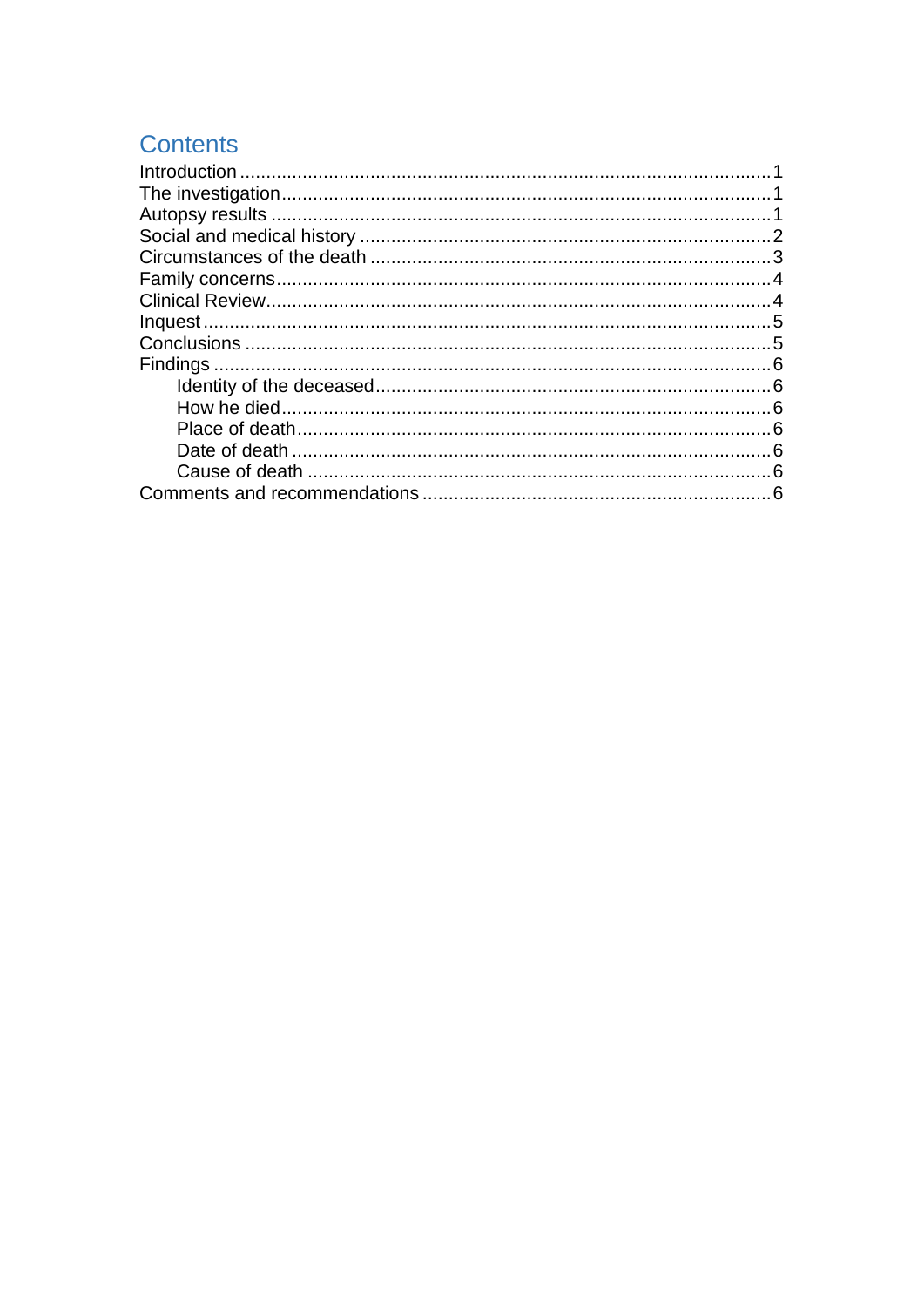### <span id="page-2-0"></span>**Introduction**

1. Paul Robert Wise was 48 years of age when he was found deceased in his cell at the Capricornia Correctional Centre (CCC) at North Rockhampton on the morning of 17 August 2016. He was serving a term of imprisonment for drug possession and driving offences. Mr Wise had been returned to the CCC on 13 July 2016 for breaches of his parole conditions after he tested positive for drugs including methamphetamine. Mr Wise died of natural causes as a result of insufficient blood supply to his heart due to severe narrowing of his right main coronary artery.

## <span id="page-2-1"></span>**The investigation**

- 2. Detective Senior Constable Brendan Anderson from the Queensland Police Service (QPS) Corrective Services Investigation Unit (CSIU) oversaw a targeted investigation into the circumstances leading to Mr Wise's death.
- 3. Upon being notified of Mr Wise's death, officers from the Rockhampton CIB attended the CCC at 9:23am on 17 August 2016. An examination of Mr Wise's body at the scene revealed no concerning marks or injuries. Mr Wise was in bed laying on his right side and he was covered by a blanket. A police photographer took photographs of the scene and medication from inside the cell was secured. Mr Wise was the only occupant of the cell.
- 4. The investigation was informed by statements from the relevant custodial correctional officers, together with a statement from Mr Wise's mother. These statements were tendered at the inquest. On the basis of the evidence obtained Detective Senior Constable Anderson provided a report to the Coroner in June 2017. DSC Anderson arrived at the following conclusions in his report:
	- *1. The deceased died of natural causes as a result of a heart attack.*
	- *2. The prisoner was provided with adequate medical care whilst a prisoner in the care of Queensland Corrective Services.*
	- *3. The death was unavoidable and there is no act or omission by any person which resulted in the death.*
	- *4. There are no suspicious circumstances surrounding this death.[1](#page-2-3)*

#### <span id="page-2-2"></span>**Autopsy results**

5. On 19 August 2016, Dr Nigel Buxton conducted an autopsy consisting of an external and full internal examination of the body. Dr Buxton found that Mr Wise's heart was enlarged due to left ventricular hypertrophy. The left coronary artery showed mild to moderate atherosclerosis (50% narrowing) and the right main coronary artery showed 85% narrowing proximally.

<span id="page-2-3"></span> $1$  Exhibit A6, p 6.  $\overline{a}$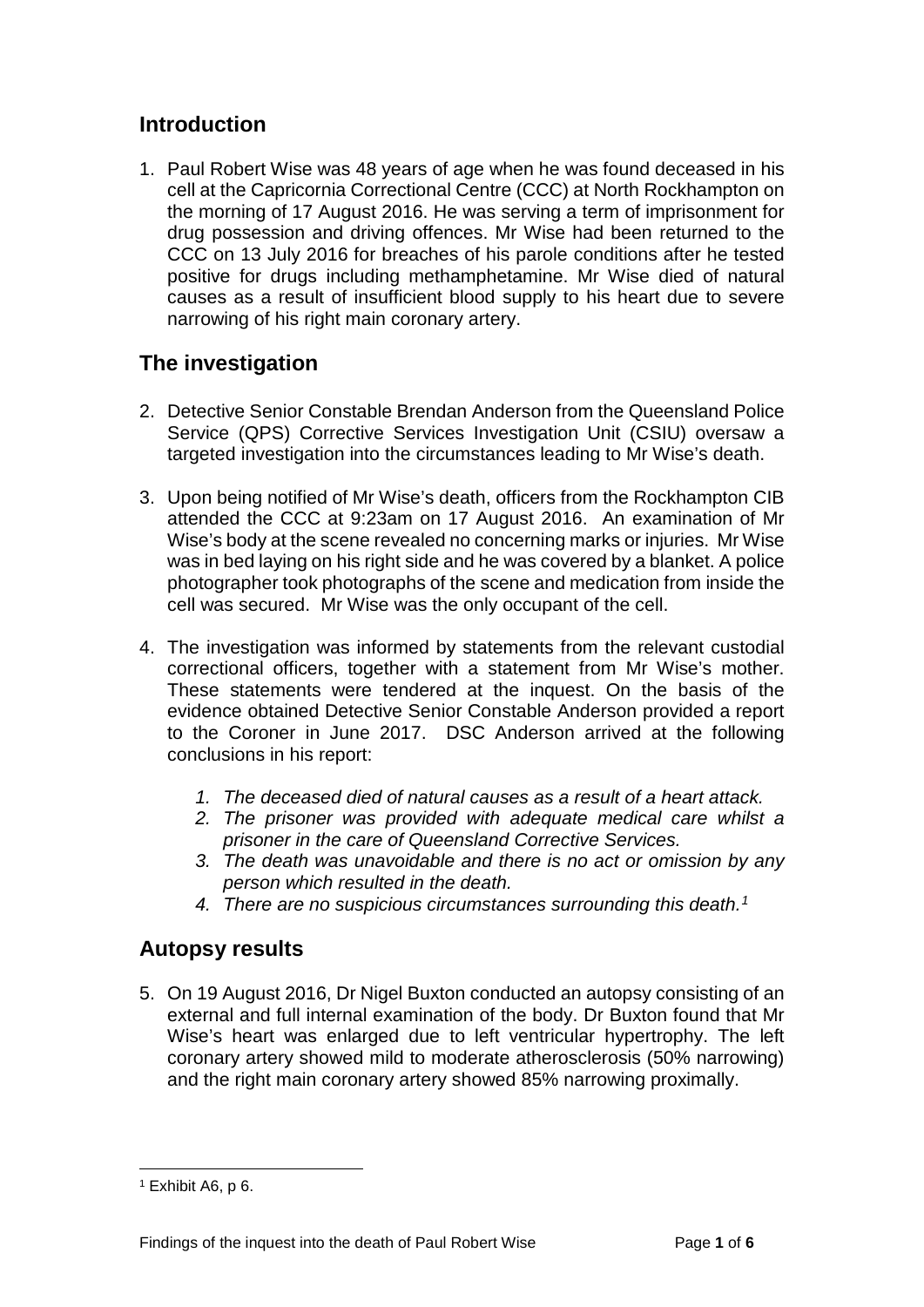- 6. The cause of death was given as "a) Coronary artery occlusion *due to, or as a consequence of* b) Coronary artery atheroma". Dr Buxton concluded that Mr Wise died of natural causes, and that there were no suspicious circumstances in relation to his death.[2](#page-3-1)
- 7. The toxicology results were negative for alcohol and illicit drugs, and showed only low levels of paracetamol and Quetiapine, which is an antipsychotic.[3](#page-3-2)

#### <span id="page-3-0"></span>**Social and medical history**

- 8. Mr Wise was born on 9 August 1968 at the Gladstone Hospital. He had an older brother, Devlin, and a younger brother, Jodi. Mr Wise had one son, who was born in 1992. Mr Wise was diagnosed with chronic asthma as a child, and used a Ventolin spray throughout his life.[4](#page-3-3)
- 9. Mr Wise lived with his father, Robert Wise, for much of his life, and became involved in criminal activities at a very early age. His mother said he was in and out of prison for the rest of his life.<sup>[5](#page-3-4)</sup> Mr Wise's father passed away in June 2015 and Mr Wise was deeply affected by his death. His father suffered from Alzheimer's disease and Mr Wise had been his full time carer for 18 months. He subsequently had little contact with other members of his immediate family.<sup>[6](#page-3-5)</sup> His mother reported that she had not had any contact with Mr Wise since 2008.
- 10.Mr Wise's contact with the justice system began when he had just turned 11. He was subsequently placed under supervision orders and admitted to juvenile detention in Queensland and New South Wales.
- 11.As an adult, Mr Wise served prison sentences in Queensland, New South Wales, Western Australia and South Australia. The majority of his offending related to driving and vehicle offences such as driving unlicensed and/or disqualified, driving under the influence, dangerous driving and unlawful use of motor vehicles. He also had convictions for property offences, possession of drugs and drug utensils, and low level assaults. He had also been remanded in custody or imprisoned on occasion for breaching bail conditions or probation orders[.7](#page-3-6)
- 12.On 26 February 2015, Mr Wise was convicted in the Gladstone Magistrates Court of possessing dangerous drugs, unlawful use of a motor vehicle, possession of a knife in a public place and possessing drug utensils. He was convicted and sentenced to 18 months imprisonment. As he had already served 116 days on remand, his earliest parole release date was set at 3 April 2015.

 $\overline{a}$ 

<span id="page-3-1"></span> $2$  Exhibit A3, p 4.

<span id="page-3-2"></span><sup>3</sup> Exhibit A4

<span id="page-3-3"></span> $4$  Exhibit B1, paras  $1 - 5$ .

<span id="page-3-4"></span><sup>5</sup> Exhibit B1, paras 7 & 8.

<span id="page-3-5"></span><sup>6</sup> Exhibit B1, paras 15 & 16.

<span id="page-3-6"></span><sup>7</sup> Exhibits C1.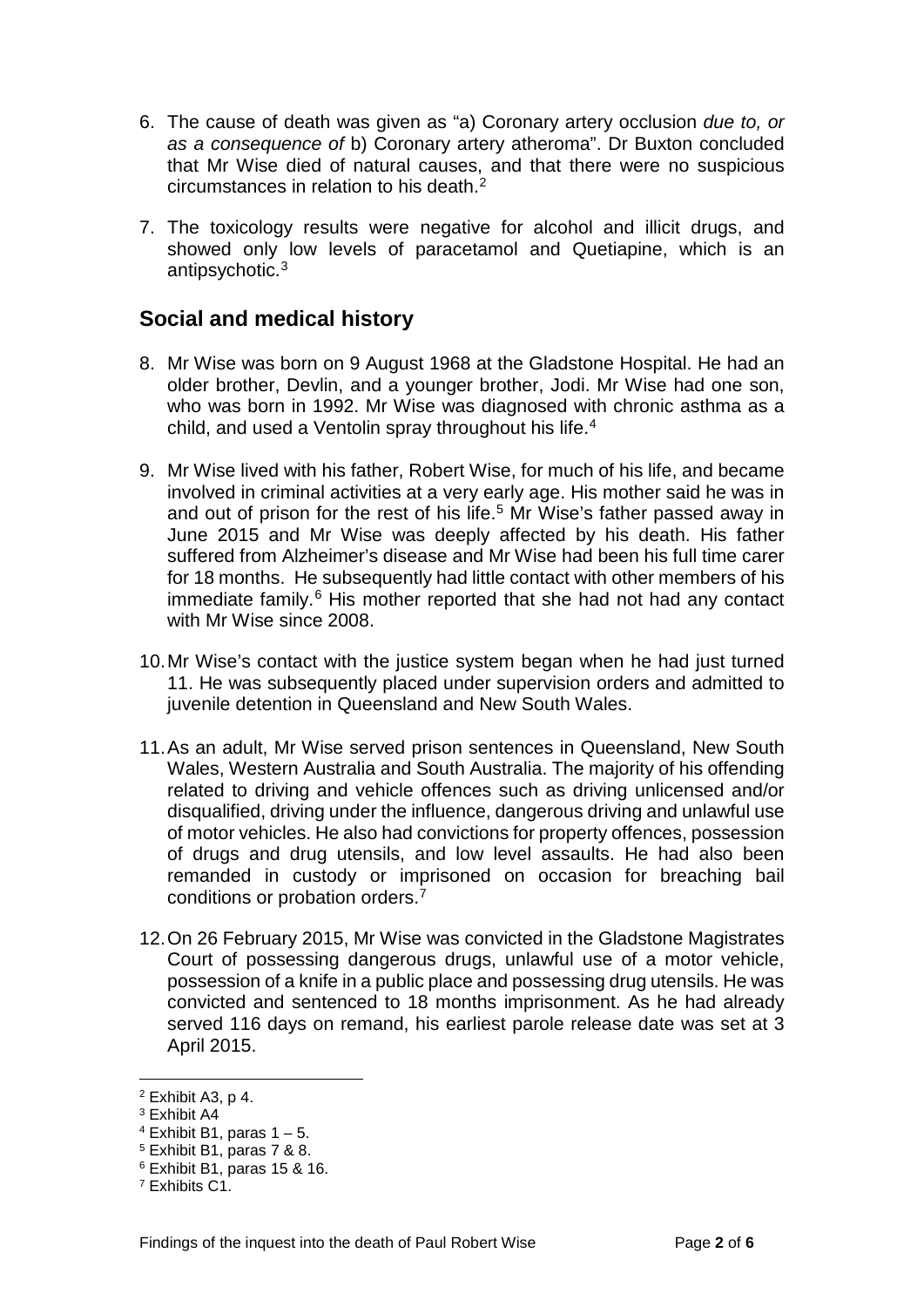- 13.Mr Wise was returned to custody on 29 July 2015 after his parole was suspended. He was subsequently sentenced to a further 18 months in prison on 14 September 2015 for driving while disqualified.<sup>8</sup> Mr Wise obtained released on parole on 14 April 2016 under reporting and drug testing conditions. However, on 2 June 2016, Mr Wise tested positive to illicit substances. His parole was suspended for an indefinite period and warrants were issued for his arrest. Mr Wise was apprehended by police on 11 July 2016 and returned to custody.<sup>[9](#page-4-2)</sup>
- 14.At the time of his last admission into custody, Mr Wise suffered from arthritis in both hips, and had an old injury to his right knee which meant that he needed to use a walking stick. He was still being treated for asthma as necessary. Mr Wise had been prescribed two inhaler medications for his asthma (Seretide and Ventolin), and Panadol Osteo for his arthritis and knee pain. [10](#page-4-3)
- 15.At the CCC, Mr Wise was known by staff and other inmates as 'Wisey' and got along with everyone.<sup>[11](#page-4-4)</sup> Mr Wise was in Secure Unit (SU) 6, and was assigned to Cell 9, a single occupant cell. Cells in SU6 have electronically operated doors which cannot be opened by prisoners once they are locked. The cell doors have a glass window in them through which Custodial Correctional Officers (CCOs) can conduct visual checks on the inmates. The cells are locked each night and then unlocked each morning following a visual inspection and headcount.<sup>[12](#page-4-5)</sup>

#### <span id="page-4-0"></span>**Circumstances of the death**

- 16.At around 6:00pm on 16 August 2016, CCO Richard Meilland commenced securing the inmates in SU6 into their cells. CCO Meilland was responsible for ensuring Mr Wise was in his cell, and does not recall Mr Wise saying that he felt ill or had any injuries.<sup>[13](#page-4-6)</sup>
- 17.On the morning of 17 August 2016, CCO Meilland was working with CCOs Matthew Luck and Jason Warcon. The normal procedure was that inmates were given a wake-up call at 6:30am, and then the CCOs unlocked the cells at 7:30am. On this day, however, there was an incident with another inmate at 7:28am which CCO Luck responded to. CCO Luck returned at around 7:45am, at which time he and CCO Meilland commenced a visual 'apparent good health check' on each cell prior to unlocking the cells.[14](#page-4-7)

 $\overline{a}$ 

<span id="page-4-1"></span><sup>8</sup> Exhibit C6, p50

<span id="page-4-2"></span> $9$  Exhibit C6 pp 4 and  $7 - 8$ .

<span id="page-4-3"></span><sup>10</sup> Exhibit B4, p 1.

<span id="page-4-4"></span><sup>11</sup> Exhibit B2, paras 10 & 14

<span id="page-4-5"></span><sup>12</sup> Exhibit B2, paras 7 - 25.

<span id="page-4-6"></span> $13$  Exhibit B3.2, paras  $3 - 5$ .

<span id="page-4-7"></span><sup>14</sup> Exhibit B3, paras 6 - 8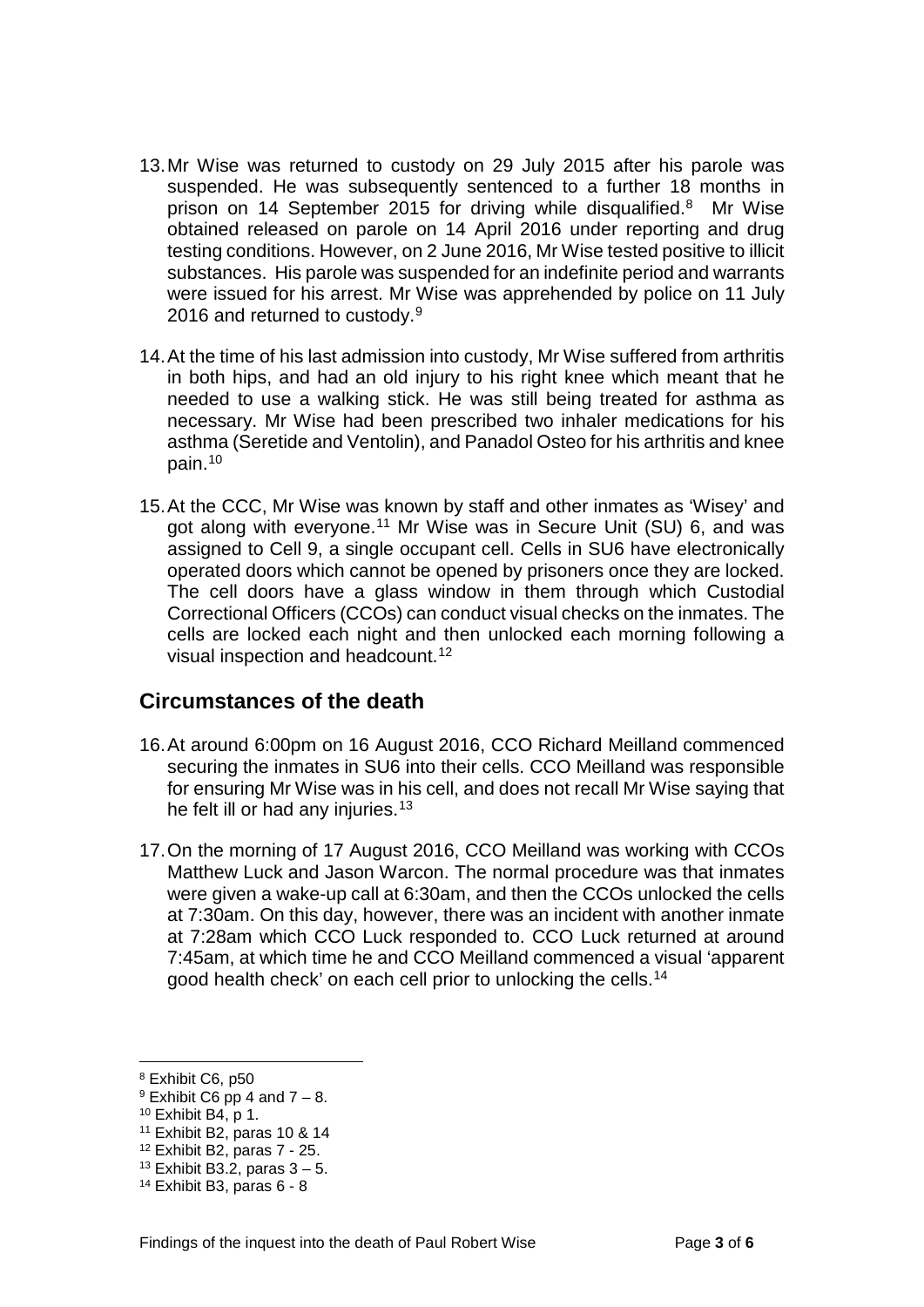- 18.When CCO Luck looked through the window into Mr Wise's cell, he saw that Mr Wise was still in bed with his eyes shut, and that his face was a bluegrey colour. CCO Luck banged on the cell door and called Mr Wise's name, but Mr Wise did not move. CCO Luck radioed a 'Code Blue' medical emergency, and Mr Wise's cell was opened by central control.<sup>[15](#page-5-2)</sup>
- 19.CCO Meilland had joined CCO Luck by this stage, and both officers entered the cell. CCO Luck placed his hand on Mr Wise's left forearm, and Mr Wise felt cold to the touch. CCO Meilland felt for a pulse but was unable to detect one. Both officers then attempted to roll Mr Wise from his side to his back to attempt CPR, but were unable to do so as his body was stiff.[16](#page-5-3)
- 20.After a Code Blue was activated, medical staff arrived and Registered Nurse Zoe Reed examined Mr Wise. She advised that he had passed away at 7:54am. All staff were then removed from the cell, and the cell door was locked[.17](#page-5-4)

#### <span id="page-5-0"></span>**Family concerns**

21.On 2 May 2018 Mr Wise's mother, Rosalee Day, expressed concerns to the Coroners Court about Mr Wise's death. She said that, having read the autopsy report, she had some questions which were based on the treatment she had received for blocked arteries, including having a nitrospray with her at all times. Ms Day queried why Mr Wise did not have a nitrospray for his condition. She was also concerned that Mr Wise's symptoms should have been identified if he was seeing a doctor about other matters*.[18](#page-5-5)*

#### <span id="page-5-1"></span>**Clinical Review**

- 22.At the request of the Coroners Court, Dr Ian Home, Forensic Medical Officer, Clinical Forensic Medicine Unit (CFMU) examined the autopsy report and Mr Wise's medical records and was asked to comment on the health care which was provided to Mr Wise in the twelve months leading up to his death, as well as the concerns raised by Mrs Wise.[19](#page-5-6)
- 23.In his report dated 9 October 2018 Dr Home noted that "there was no way of predicting the presence of severe coronary artery disease in [Mr Wise] and therefore no opportunity to intervene prior to his death".[20](#page-5-7)

 $\overline{a}$ 

<span id="page-5-2"></span><sup>15</sup> Exhibit B2, paras 30 - 38.

<span id="page-5-4"></span><span id="page-5-3"></span><sup>16</sup> Exhibit B2, paras 34 - 41.

 $17$  Exhibit B2, paras  $42 - 44$ .

<span id="page-5-5"></span><sup>18</sup> CCMS file notes.

<span id="page-5-6"></span><sup>19</sup> Exhibit B4, p 1.

<span id="page-5-7"></span><sup>20</sup> Exhibit B4, p 2.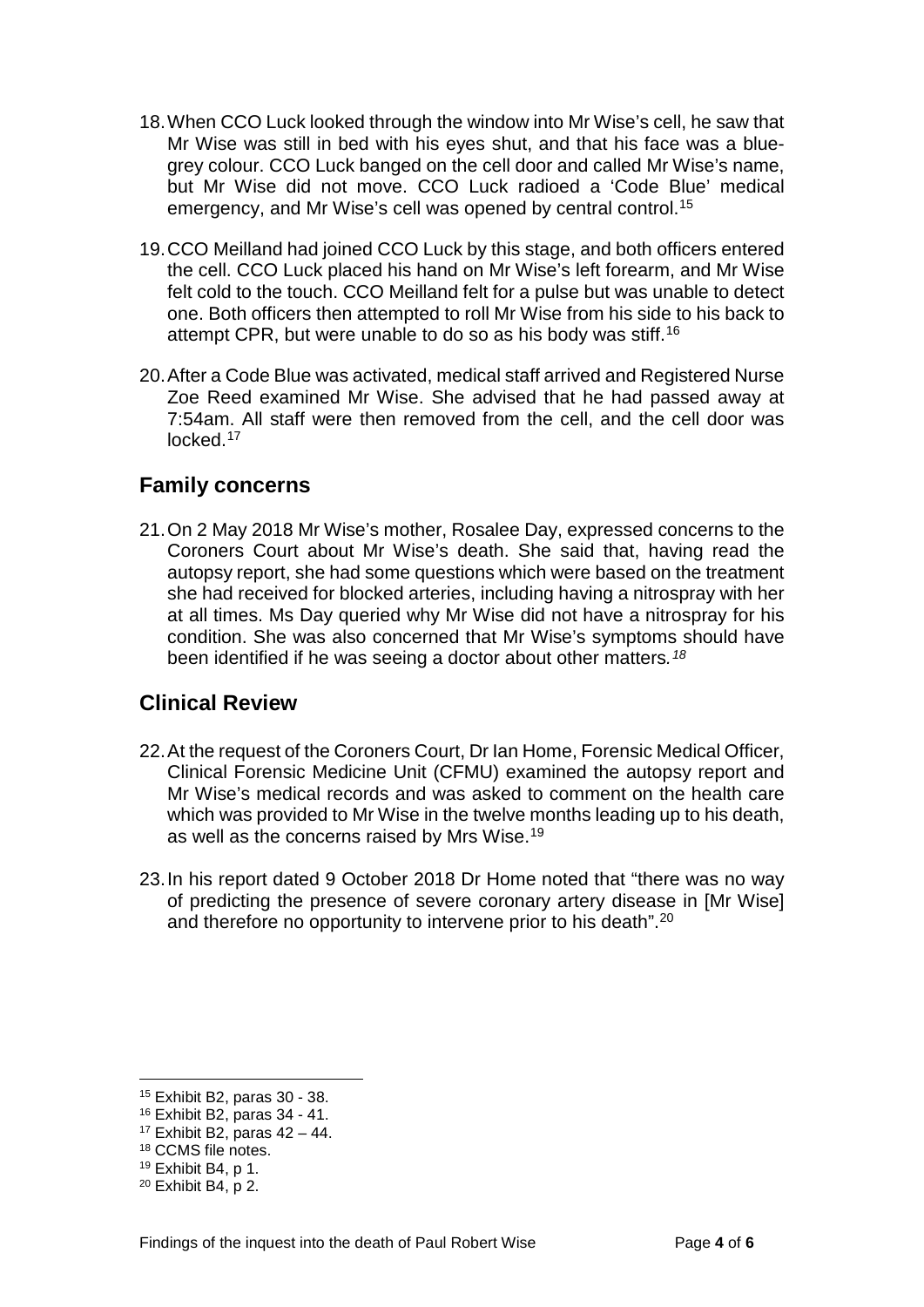- 24.In addition, Dr Home made the following comments in relation to the material provided to him:
	- a. Medical records provided for Mr Wise, which went back as far as 1985, showed no mention of cardiovascular disease or any episodes of chest pain;
	- b. Mr Wise was admitted to hospital for septic arthritis in April 2015 and reported no known cardiovascular disease;
	- c. Mr Wise may not have been entirely forthcoming about his health as he had also denied a history of asthma on several forms in the medical records;
	- d. There was no evidence in Mr Wise's medical records that he had been prescribed Quetiapine (detected in the toxicology results). Quetiapine is a frequent drug of abuse due to its euphoric properties but the level detected was well below that associated with overdose.[21](#page-6-2)

#### <span id="page-6-0"></span>**Inquest**

- 25.Although Mr Wise died from natural causes, an inquest was required by s27(1)(a)(i) of the *Coroners Act 2003* as he died in custody. The inquest was held on 20 June 2019. All of the statements, medical records and material gathered during the investigation into Mr Wise's death were tendered to the court. Counsel Assisting proceeded immediately to submissions in lieu of oral testimony being heard.
- 26.I also had the benefit of written submissions from QCS, who advised that they were in agreement with the findings of Detective Senior Constable Anderson and the opinion of Dr Home.

## <span id="page-6-1"></span>**Conclusions**

- 27.Mr Wise's death was the subject of a police investigation. That investigation has been considered by me and I accept that the death was from natural causes with no suspicious circumstances associated with it.
- 28.On the basis of Dr Home's opinion, I am satisfied that Mr Wise was given appropriate medical care by staff at the CCC. Mr Wise's death could not reasonably been prevented.
- 29.It is a recognised principle that the health care provided to prisoners should not be off a lesser standard than that provided to other members of the community. The evidence tendered at the inquest established the adequacy of the medical care provided to Mr Wise when measured against this benchmark.

<span id="page-6-2"></span><sup>21</sup> Exhibit B4.  $\overline{a}$